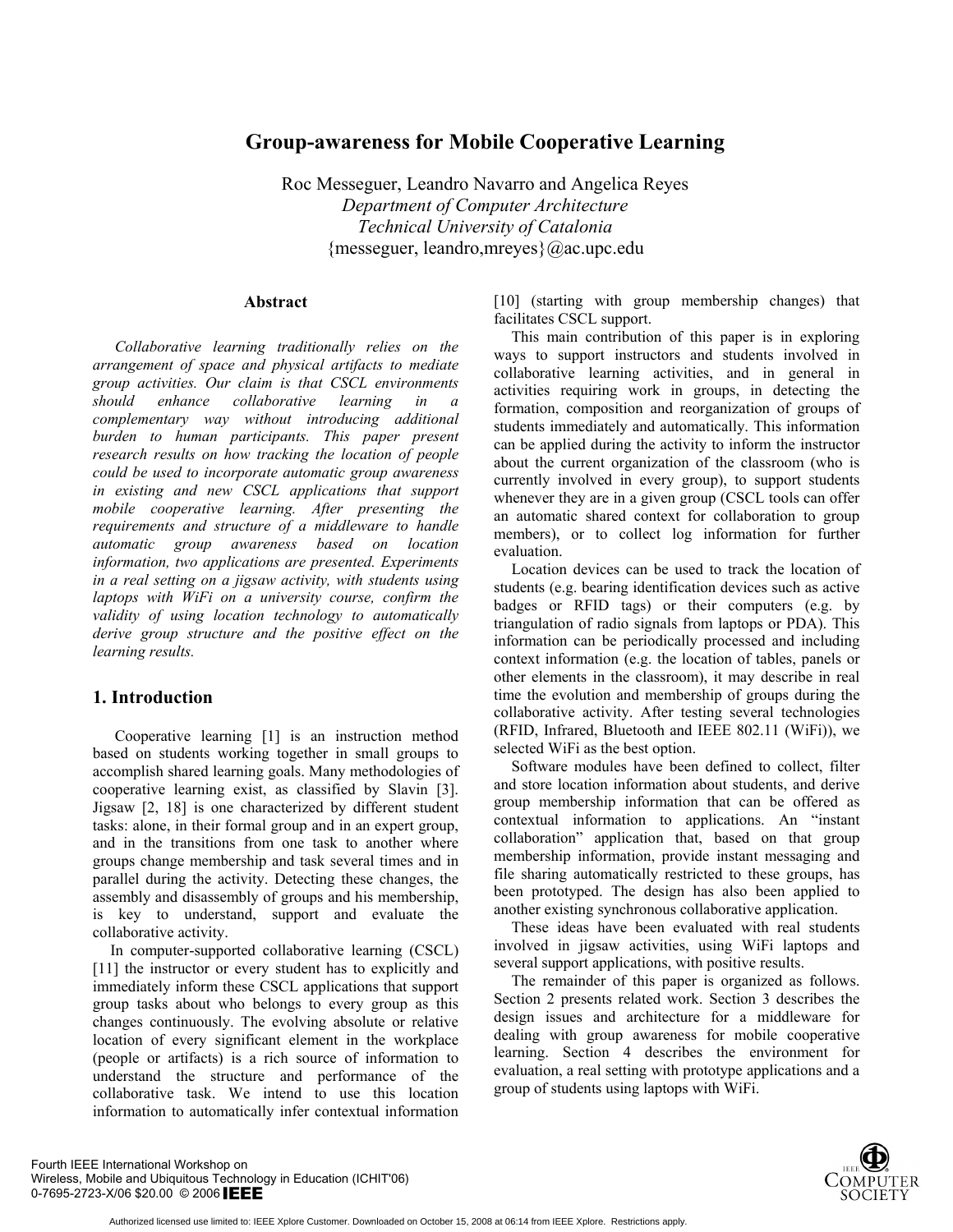Section 5 presents the results of experiments firstly in terms of validating the location technology and secondly in terms of the effect on group work and learning. Finally section 6 is a summary of the conclusions, findings of this research and future directions.

### **2. Related Work**

There are many proposed middleware for capturing context [5, 9, 14], but our proposal is restricted to the identification and positioning of group participants as well as information for the dynamic management of groups, not as a human-computer interface.

The Research Unit for Educational Technology at UPC and many other universities have developed pedagogical systems using wireless devices (WiFi laptops or PDA) to improve collaborative learning and knowledge building aiming for providing individual and collaborative "cognitive tools" in-campus and off-campus learning. This work proposes the incorporation of assistive mechanisms to decrease the cognitive load of group participants and reduce the overhead associated to the instructor during the class and providing a log of activity for later review.

There are several groups doing related research projects in this area. These are: the development of a software abstraction for the available technologies of indoor location [4, 5] their use in an educational context [6, 7], ubiquitous computing, as an approach to context [8]. In particular, the CatchBob! [6] project by the CRAFT research group which is focused on understanding the influence of space and location awareness on collaboration. In contrast, our proposal is unique as it is oriented to use location information to be automatically incorporated in classroom CSCL applications that are based on group contexts.

Li at al. in [15] proposes a framework of ubiquitous learning environment, without social interaction between learners. As an innovation we focus on group management support and rules as well as the encounter functions of social interaction communication and collaboration (compare with [16]). Beside, we propose the addition of location to context learn information and the assignation of dynamically rules to learners. In [17], they focus on a context aware environment to support the needs of peer-to-peer collaborative learning. In this paper, we focus on face-to-face cooperative learning with computer support environments.

### **3. Design of a group awareness middleware**

The basis of collaborative learning is the willingness of the peers to participate in collaboration in a constructive sense. Arrangements of space and physical artifacts are key resources in the organization of these collaborative activities. Thus, if computer-support is going to be introduced it is desirable that it will be done in a way that adds and not limits the use of the existing spatial resources. The physical environment and the computer based environment are usually separated or mutually updated manually by all or some of the human participants.

Our claim is that a CSCL environment that enhances collaborative learning should possess mechanisms to identify the potential or intention of people to collaborate with each other or to some artifact (a table, a whiteboard, a flip chart, etc). Our experiments determine this potential taking into account the proximity of people. We use different types of positioning technologies; however, all of them require members of the groups to be into a specific area covered by antennas and WiFi devices.

A context awareness middleware is proposed as a way to abstract from lower level details, to provide a generic mechanism for any application (CSCL or not) to be informed about the current location and the group context of people or other artifacts, and to enable access to the history of locations visited or group arrangements (individually or collectively).

### **3.1 The architecture of the context awareness middleware**

Using the current location and context-information of each equipment/person/student, the middleware should create groups and even assign roles for collaborative applications.

We identify three main levels: application, middleware and physical.

The middleware picks up information from the physical level using different mobility and location technologies that provides location information, relative location, physical proximity to artifacts such as tables, etc. It may be possible to use any available and adequate devices based on technologies such as infrared light, ultrasound, and radio (RFID, WiFi, or Bluetooth). Whatever wireless technology is used, our middleware will produce the precise position via a component called "processor". The processor stores the data collected from different sensors and it also processes that information to calculate the estimated position that is going to be sent to the "Manager" modules in real time.

Besides this information, the middleware should also consider previously defined context information (e.g. the characteristics of the classroom: number and location of tables, whiteboards, etc.) and also previously defined rules (e.g. common rules to assign group membership based on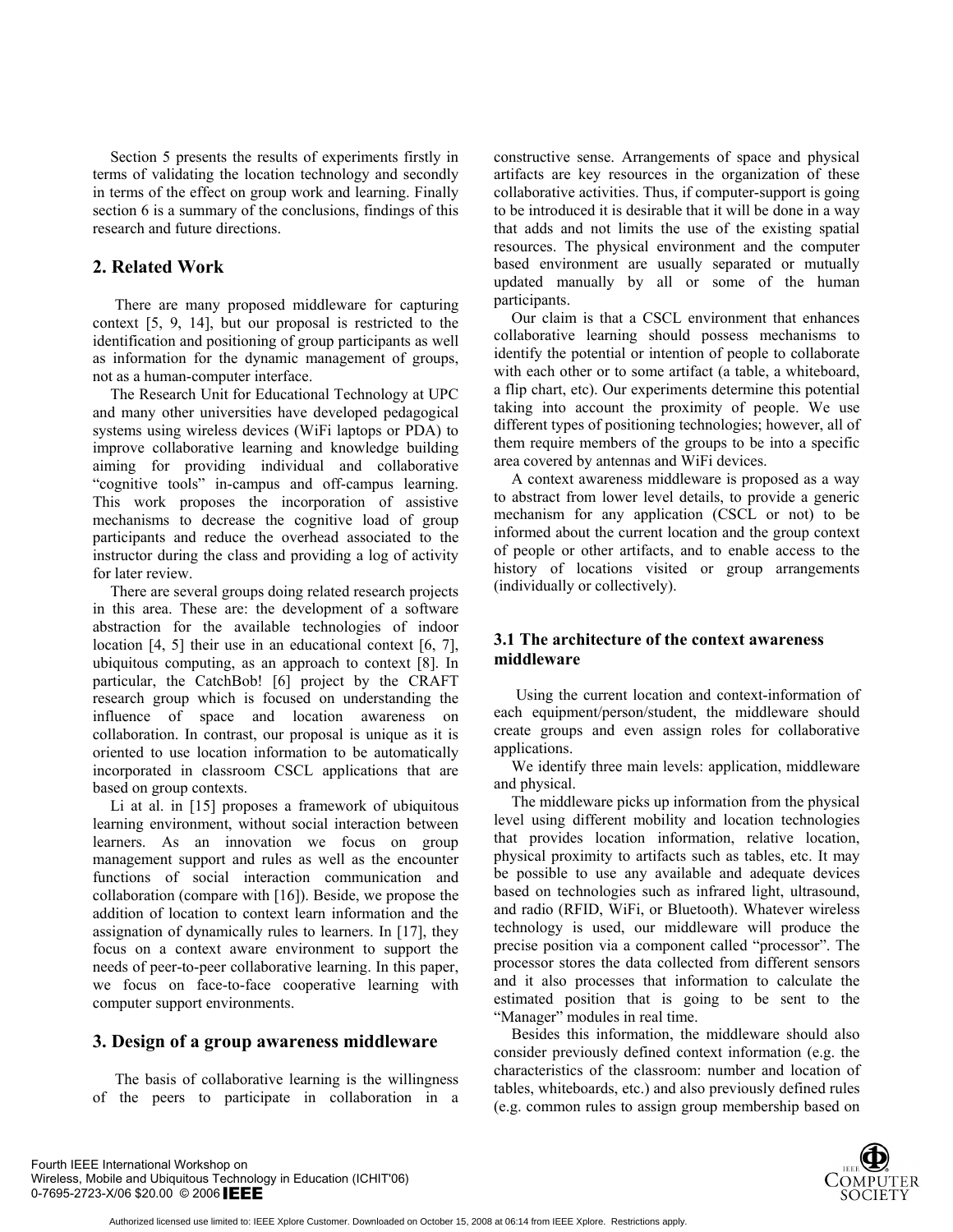proximity to a certain artifact, or rules to assign roles based on location or specific gestures in space).

The module in charge of the management of the overlay topology can use current group membership information to create an overlay network private to the group. This may be useful for applications to send messages or discover nodes limited by default to the current group where the node belongs to.

The application level can use context-based positioning to allow participants among a group locate their partners, create a shared information space, for matchmaking between participants of a conference, or to take advantage

of location-awareness to position avatars in augmented reality scenarios, etc.

The context-based positioning information can also be used to do research and evaluate the performance of groups, in terms of potential interactions, special relationships, collaborative problem solving, cognition in group, how mobile technology and collaborative activities impacts on group interactions, etc. For instance, a logging application could collect local historic data and send it to the instructor to aggregate data from all students during a certain activity and have a global view of what happened in certain session.



**Figure 1. Middleware Components**

The figure 1 shows the structure and interactions of the middleware.

The middleware collects positioning information in order to detect when groups are created or disbanded and even to assign a role for each student in the group following certain predefined rules. In this level we are not concerned about the psychological implications produced by belonging to a group and how group interactions affect learning, since the middleware does not consider these effects. The formation of groups is only affected by students' proximity and in some cases by the resources that are nearby to a specific student (e.g. close to a group' table).

Besides positioning information, detecting groups and assigning roles are processes that require a previously defined set of rules the pattern: "*If there is a condition evaluated to true then a specific action has to be applied.*" These rules are a key part of the management module of the middleware, who is responsible for processing the location information and sending the result to the upper application level.

The model consists basically of 4 types of rules:

1. Rules to create groups (e.g. a temporary group is created whenever several people stay together, based on a threshold diameter, in a place for more than a certain threshold period of time)

2. Rules to destroy groups (e.g. whenever membership reach less than 2 or 1 participants for more than certain threshold period of time)

3. Rules to belong to a specific group (e.g. staying closer, based on threshold diameter, to a certain table)

4. Rules to assign a specific role to persons belonging to a group (e.g. the first person arriving to the group becomes the group leader).

#### **4. Environment for Evaluation**

The approach to evaluate how effective and useful is group awareness using location tracking has been to implement a simplified version of the middleware and applications, and experiment with real users in collaborative learning activities that have been performed already using no computing technology or simply using laptops with no support for collaborative learning. That reference scenario was established as a baseline for comparison, and several experiments were done using two synchronous group-aware CSCL applications developed in the group: *Instant Group Collaboration (IGC)* and

Fourth IEEE International Workshop on Wireless, Mobile and Ubiquitous Technology in Education (ICHIT'06) 0-7695-2723-X/06 \$20.00 © 2006 EEE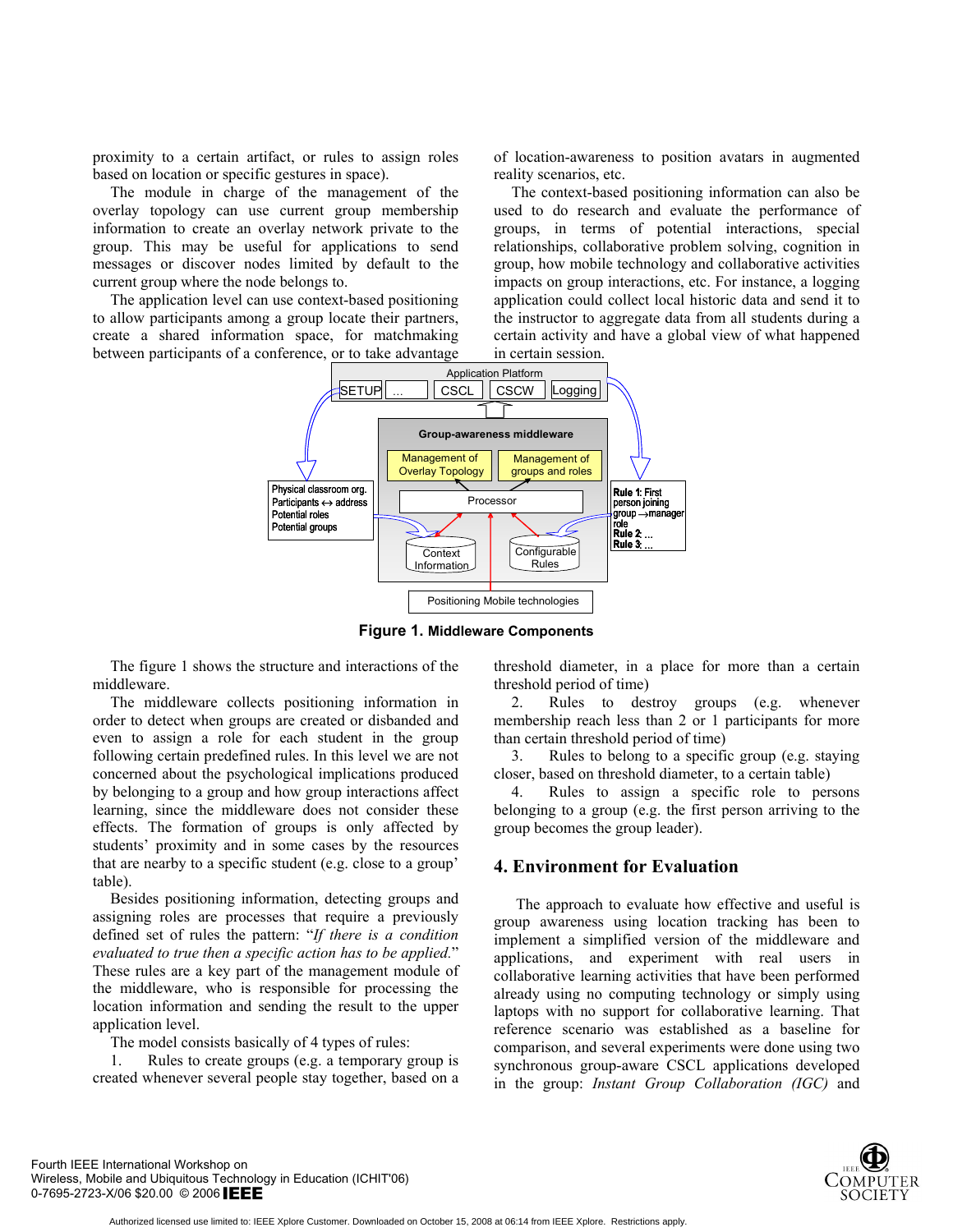*Redianet class* with and without automatic group awareness respectively.

After several initial debugging experiments to test and refine the location technology, the applications and the learning process including these new features, three instances of the experiments were performed. An analysis of the results is presented at different levels: at the level of determining the location of students and the group dynamics, at the level of effectiveness in supporting the learning and at the level of user satisfaction.

Our intention in this evaluation was to assess how CSCL applications with automatic group awareness that assist group interactions among students result in any measurable improvement in the learning process.

### **4.1 Scenario for experiments**

This work has been done at the EPSC campus of UPC, an engineering school built and designed to be based in the collaborative learning and project based learning models. Classrooms are equipped with tables and chairs having collaborative learning in mind. Experiments have been done in a subject where each student has a laptop connected via a WiFi network and they interact with one or more collaborating peers to solve a given problem. These experiments were repeated several times, on slightly different collaborative tasks, using different location technologies and different versions of the middleware. As a result of the experiments we obtained location traces that have been successfully processed to reconstruct the history of people groupings, also questionnaires from the students and the qualifications obtained by students on the topic of that session.

#### **4.2 Jigsaw activity**

The collaborative learning methodology followed in the experiments performed was a jigsaw. The basic premise of a jigsaw [2, 18] is to divide a problem into sections. Home groups are formed, with each team member taking responsibility for one section of the problem in question. Each student receives resources to complete only his part and becomes expert in this. Expert groups are then formed. Students who are responsible for the same section join together and form a new, temporary focus group whose purpose is for the students to master the concepts in their section, and to develop a strategy for teaching what they have learned to the other students in their original collaborative learning group. After the expert groups have completed their work, the home groups, the original collaborative learning groups reassemble. The students then teach one another the sections

they have worked on. To ensure individual accountability, the students can be evaluated on all sections of the task.

- The stages of the jigsaw activity we followed are:
- 1. Introduction of the topic (whole class)
- 2. The teams go over the problem in question and assign a section to each member. (by group)
- 3. Individual work of each section of the problem (by student)
- 4. Expert groups work to master the concepts of their section (by group)
- 5. Home groups work to connects the various section to answer the problem in question (by group)
- 6. Evaluation (by student and/or by group)

The students and instructors have experience in using this methodology in different courses, only with paper and pencil, and also with laptops just to take notes, but not with additional support for communication and collaboration.

To introduce automatic group awareness two CSCL applications were used: *Instant Group Collaboration* and *Redianet class*.

#### **4.3 Instant Group Collaboration application**

The goal of this application, developed specifically for this research, is to use group information derived from location to automatically offer to each student a shared interaction space, permissions to access documents and disseminate events produced by other people in the same physical group (typically sitting on the same table or in a ring of chairs).

The application offers a shared virtual folder for the group where any member can find all the documents that everyone in the group has made public. As people move from table to table, group membership change and thus the list of files in every group accordingly.

| Application                                       |  |
|---------------------------------------------------|--|
| Help<br><b>File</b>                               |  |
| Simulaciones<br>Opciones usuario   ListaContactos |  |
| TOPIC.<br>File                                    |  |
| NuevoTopico<br>Nombre del Topico                  |  |
| NuevoTopico                                       |  |
| Enviar                                            |  |
| Usuarios                                          |  |
| Sergio<br>Carlos                                  |  |

**Figure 2. The Instant Group Collaboration offers file and event sharing and dissemination in the context of the current group.** 

Fourth IEEE International Workshop on Wireless, Mobile and Ubiquitous Technology in Education (ICHIT'06) 0-7695-2723-X/06 \$20.00 © 2006 EEE



Authorized licensed use limited to: IEEE Xplore Customer. Downloaded on October 15, 2008 at 06:14 from IEEE Xplore. Restrictions apply.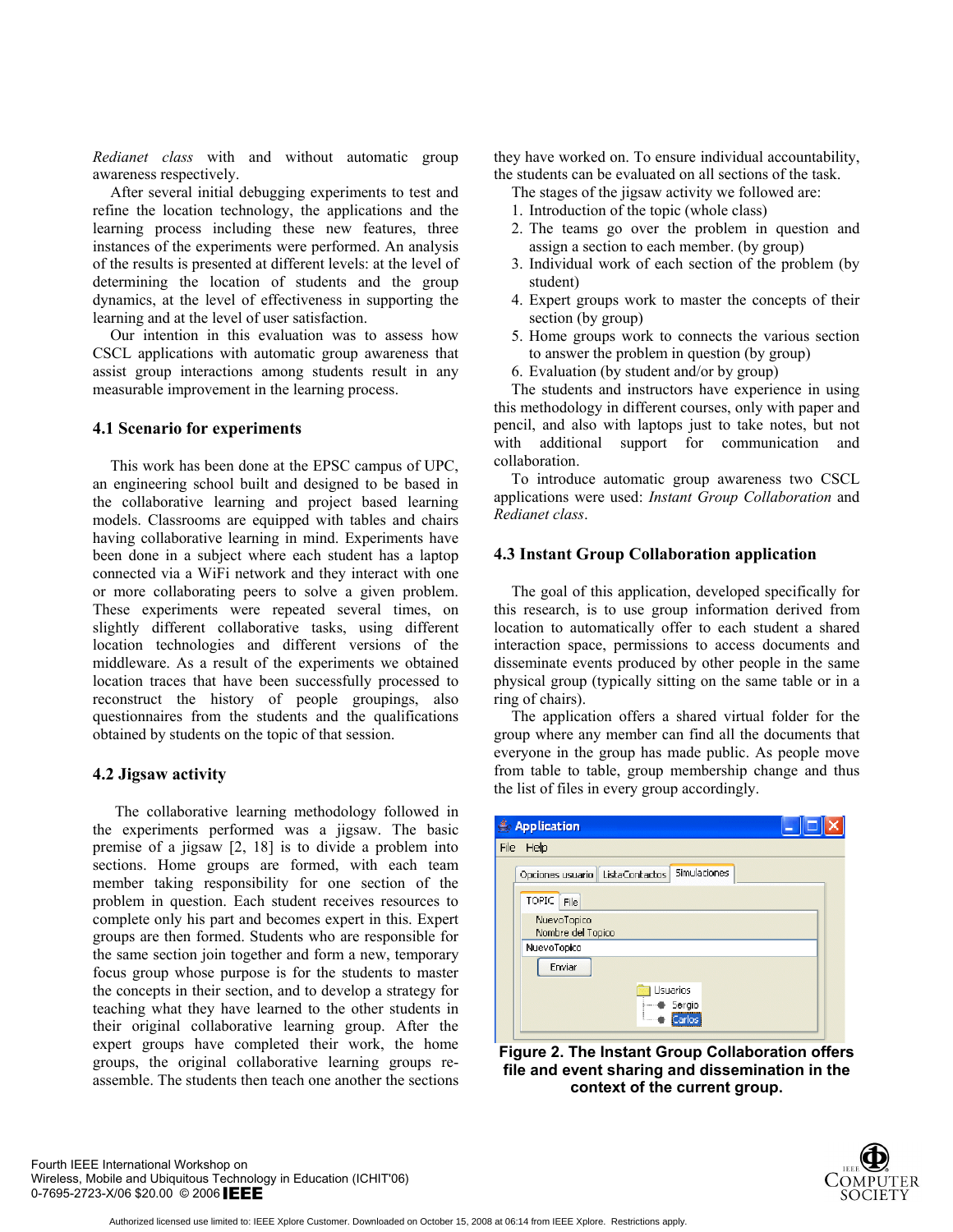To identify and locate the students during the experiments we have provided each one with a laptop. The laptops that students carry can be identified by their MAC address, a unique identifier attached to most forms of network interface cards, for example WiFi. The system will detect which students are on each group based on the location of each unique MAC address of the laptops with WiFi they are carrying.

The applications running in each laptop interact with other application instances in a peer-to-peer way based on Pastry [20], a distributed hash table as a routing mechanism for content and for sharing information in a decentralized manner, and Scribe [21] for multicasting information to groups.

In the laboratory classroom students hang around the different tables in order to allow each student's group to share their results and information with the others, using a shared folder created and reorganized automatically as students move.

#### **4.4** *Redianet class* **application**

*Redianet class* is a networked program that allows an instructor display its screen and other multimedia contents in real time, observe the screen and act on all the PCs of the class one by one or simultaneously on all PCs and let the students collaborate with its companions by showing the screen, sharing files, acting remotely and exchanging messages on the PCs of the group. This is a commercial application that resulted from a research project initiated in year 2000 by the distributed applications research group of the Technical University of Catalonia (UPC). It was reimplemented and commercialized by Rededia S.L. a spin-off company dedicated to R+D since year 2002.

The applications running in the instructor computer and on each laptop interact with other application instances using multicast channels. The instructor can broadcast his screen, files, messages, web pages, applications, etc. to all or several PC in the classroom and it can also form groups of students and give them permissions to interact in the same way within the group.

Apart from having different functionality, the main difference with the previous application is in being more oriented to sharing media, and different degree of maturity, the most relevant difference for this research is that here he instructor has the power, but also the additional work, to explicitly organize students in groups. While this may be advantageous in certain situations, in a jigsaw activity this becomes a problem since groups change many times and at the same time during the activity overloading the instructor, trying to cope with the work to inform the application about the frequent a rapid changes of groups.

### **5. Experiments**

We validated the dynamic group and role management using experimental measurements (log events), students' questionnaires and comments, classroom non-participant observations and learning assessments.

The experiments were done in a research laboratory where students used laptop computers connected to a WiFi network. This validation experiences was applied to a course in the fourth year of the studies Telecommunications Engineering carried out in the EPSC Campus of Castelldefels at the Technical University of Catalonia. The evaluation was carried out in a class with 27 students.

#### **5.1 Validation of the Location technology**

Initially we did experiments using RFID tags and Bluetooth technology. The results with these technologies were discouraging given the lack of precision, the high rate of false readings or the difficulty of setting up some components such as the antennas. We then tested with IEEE 802.11 wireless networks adapters (WiFi) used both for network access and for location detection.

We conducted several experiments to measure WiFi based location viability. We evaluated this potential technology (WiFi) for estimating the location of people, computers, and other devices, in indoor locations such as offices, classrooms, laboratories.

The first experiment was done in a research laboratory where students used 5 laptop computers and one PDA all connected to a WiFi network (five access points). In this classroom and their environment, we did some experiments and measurements to estimate the location error of the system. WiFi location using Placelab [4], gave fair results in terms of location. These first experiment shows that we can estimate a user's position in indoor environments with an empirical average positioning error of 1–2 meters (depending upon the characteristics of the environment).

Moreover, we did a second location technology experiment. We did a simplified jigsaw cooperative learning activity. We proposed three readings. The class of 27 students was divided into nine groups of three students. Each member of group read into the laptop a paper, discussed in expert groups and explained to others members of his original group. Every group worked on a different table. Each table was separated by at least 3 to 4 meters from the rest (see figures 3). We manually annotated the group dynamics during the activity and compared to log events of the WiFi location system. The logs collected during the experiment let us reproduce the group activity, indicating on which table every laptop was

Fourth IEEE International Workshop on Wireless, Mobile and Ubiquitous Technology in Education (ICHIT'06) 0-7695-2723-X/06 \$20.00 © 2006 EEE



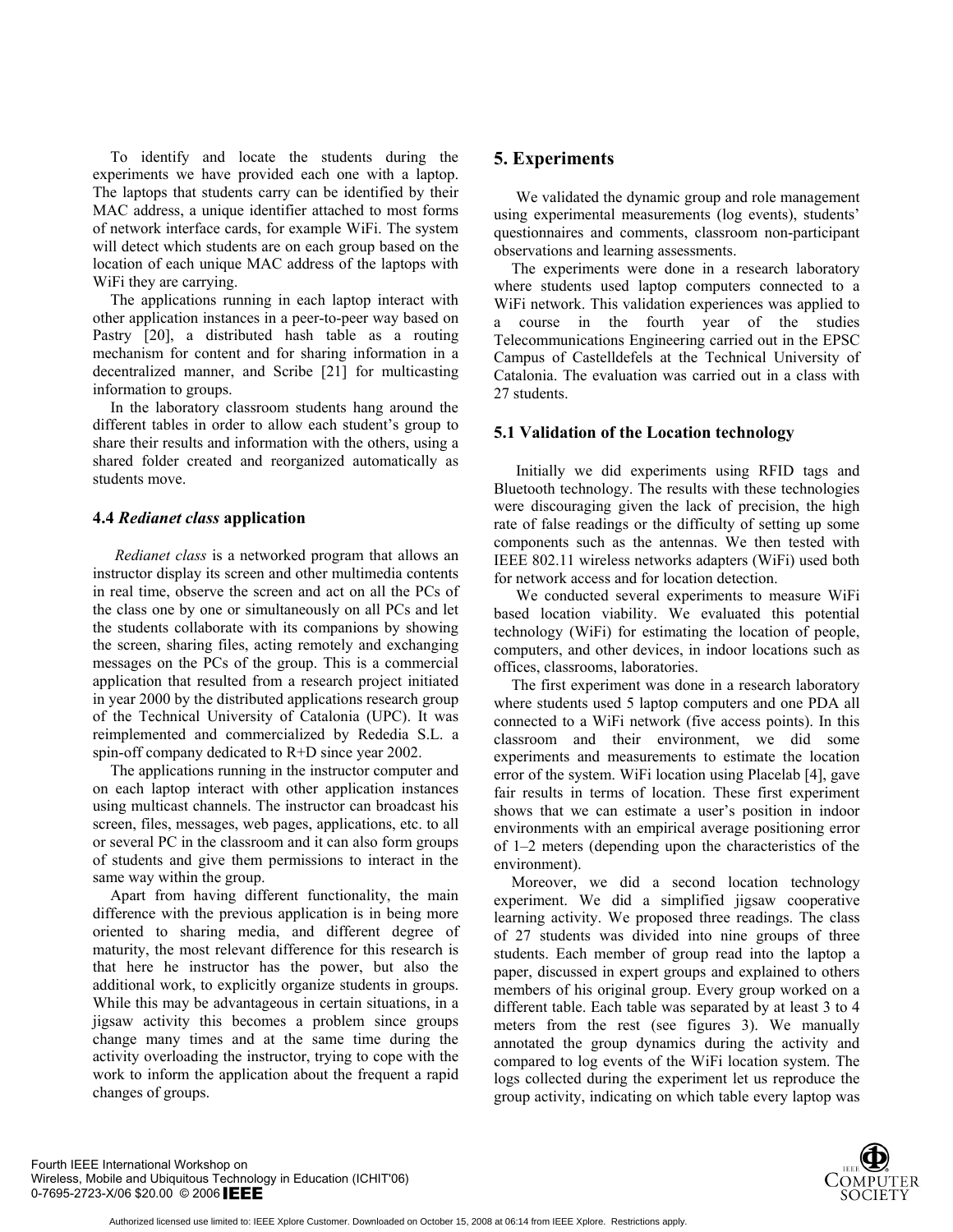during the experiment, and therefore in this case tracking the location of every student and the groups (one person associated to each laptop, one group per table). The log presents a large number of errors, students present in one table but not detected or detected in another (see table 1). However, when a student saw an error, he just moved his laptop to remove the error and to be associated to the right table/group. This manual mechanism was effective, but these errors can be eliminated with an adequate sampling frequency and adequate filtering. We concluded that a WiFi location system is viable for the location system in a dynamic group management system.



**Figure 3. Location of students in the classroom (cm), home group state, (27 students, 30 minutes, 2 samples/min). Tables, with square shape, are represented as a circle giving approximate location.** 

The hardware was a limiting factor since some common WiFi cards (e.g. Centrino) only can provide location samples every 3-4 minutes which is not adequate for the rate of change in collaborative activities. Instead, we used WiFi cards with the Prism2 chipset obtaining location samples every 30 seconds.

| Table 1. Estimation of group for students based     |
|-----------------------------------------------------|
| on location information with no filtering. Duration |
| of sample: 30 minutes, 2 samples/minute             |

|                          | Total<br>Estimations | No<br>group | Two<br>groups | Wrong<br>group | Error<br>$\frac{0}{0}$ |
|--------------------------|----------------------|-------------|---------------|----------------|------------------------|
| Home                     | 1621                 | 128         | 55            | 144            | $21\%$                 |
| group<br>Expert<br>group | 1621                 | 181         | 41            | 86             | 19%                    |

# **Table 2. Individual qualifications out of 10 (scores from a quiz on the topics covered in the**

|                  |                            | class)                         |                                  |                             |
|------------------|----------------------------|--------------------------------|----------------------------------|-----------------------------|
|                  | Location<br>Group<br>(IGC) | Redianet<br>group<br>(laptops) | Laptop<br>group<br>$(no$ app $)$ | Control group<br>(desktops) |
| Average          | 8.2                        | 79                             | 74                               | 8                           |
| Std<br>Deviation | 2.5                        | 2.6                            | 2.3                              | 2.5                         |

| Table 3. Group qualifications out of 10 (scores |  |
|-------------------------------------------------|--|
| from evaluating the activity group report)      |  |

| <b>Hold crainating the activity group report</b> |             |           |               |            |
|--------------------------------------------------|-------------|-----------|---------------|------------|
|                                                  | Location    | Redianet  | Laptop        | Control    |
|                                                  | Group (IGC) | group     | group         | group      |
|                                                  |             | (laptops) | $(no$ app $)$ | (desktops) |
| Average                                          | 91          | 8.4       | 7.0           | 6.25       |
| Std<br>Deviation                                 | 19          | 2.6       | 2.3           | 12.        |
|                                                  |             |           |               |            |

The IGC application filtered changes of group for just 1 sample: two identical simples were required to change group. This filtering delayed group changes but eliminated most spurious changes (errors).

#### **5.2 Experiments and evaluation**

We conducted two experiments to measure the viability of determining the group dynamics and role management. Again, we presented the same learning question, using the Jigsaw methodology [18], working on the study of the topic of Content Distribution Networks. In this case, students used the shared virtual folder (IGC) application above described. We will focus on the study of collaboration as sharing information.

As conclusions from the analysis of individual and group scores we can infer:

1. The individually qualification does not depend, or at least not clearly, from the scenario where the activity was performed (see table 2).



Fourth IEEE International Workshop on Wireless, Mobile and Ubiquitous Technology in Education (ICHIT'06) 0-7695-2723-X/06 \$20.00 © 2006 EEE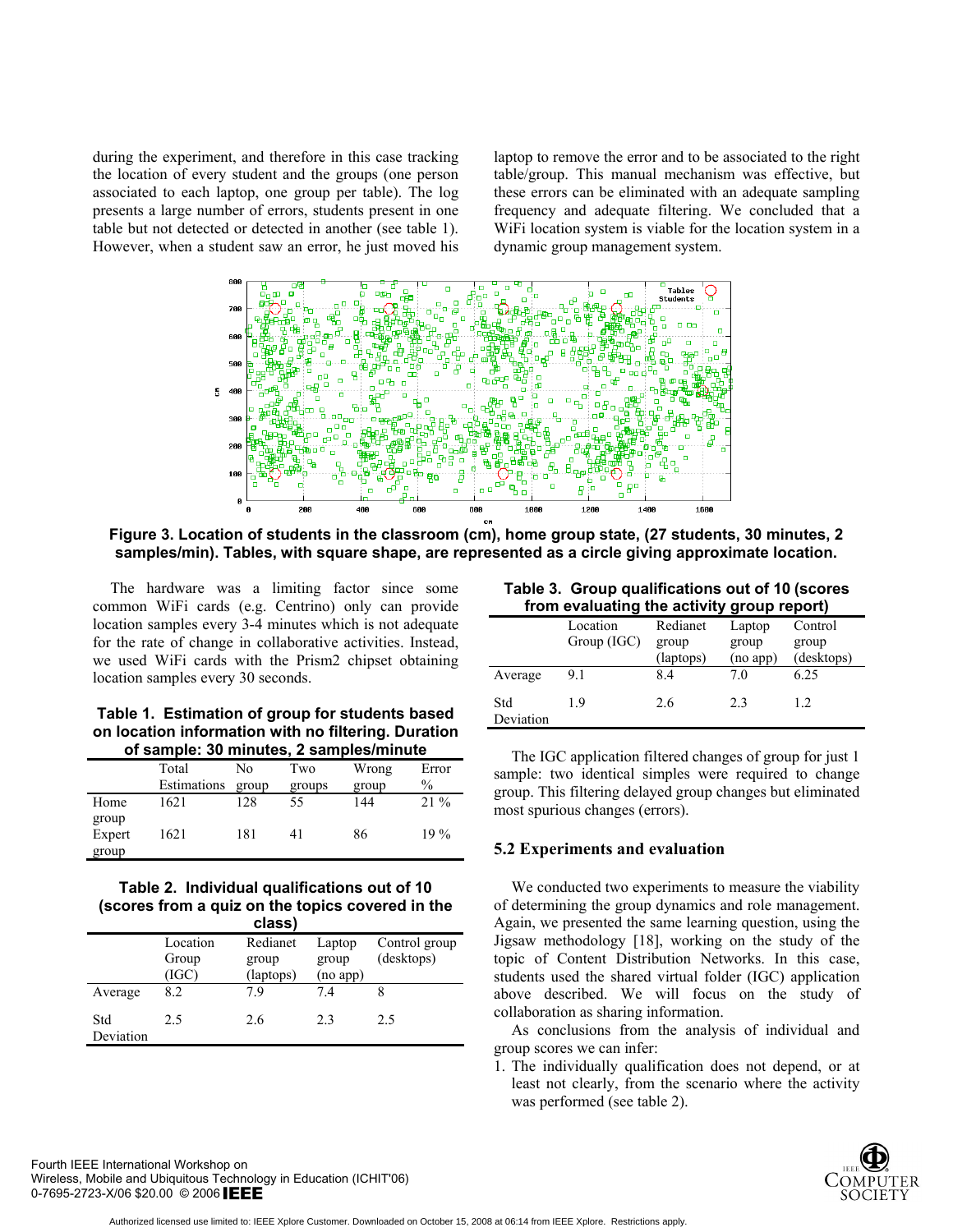2. The qualifications obtained by the group, do have a clear dependency with the scenario where the activity was performed (see table 3).

That shows how helpful are the WiFi location technologies for quality of the outcome from students groups.

Considering the opinions of students obtained from a quick questionnaire (what worked best and worse), it is clear that the system with a shared group folder contributes to a patent improvement of the group performance reflected in the qualifications obtained by the group.

The great majority of students affirm that either the use of laptops, or the use of Redianet class have been useful in the activity. However, when more details are requested, some responses supporting that statement seem to be less important such as motivation being higher due to the technological novelty. Other responses highlight that these scenarios are more adapted to the activity. A few of them observe an improvement of group work when Redianet class was used, or an improvement in the work in groups and in mobility in the scenario using laptops.

Among negative opinions the duration of the activity appears. Some students claim that either laptops or Redianet class only contributed to spend time by using unknown programs or computers. This was probably due to the lack of experience of the instructor and students who had the additional work of learning to use the tools.

Finally, among the comments from the instructors many technical problems are reported, unrelated to the planning of the activity: load and change of laptop batteries, experience in using the Redianet application, technical problems to access the wireless network, etc. Most of these eventual technical problems can have influence in the results of the experience, even leading to conclusions not fully correct.

A clear observation has been the use of Redianet to exchange information, help, etc. among members of the group. This observation has been reflected in the markings based on group documents.

A final doubt, have been properly adapted the characteristics and planning of the activity for each scenario? Was the jigsaw methodology adequate for this research? The students and instructors had previous experience with jigsaw and this was a rather demanding scenario for evaluating the technology. Based also on the comments from instructors and students the response is positive.

### **6. Conclusions**

In this paper we have presented the problem of automating the incorporation of group awareness information to CSCL applications supporting cooperative learning activities such as a jigsaw, without passing this burden to group participants or overloading the instructor. During the activity this results on CSCL applications being able to provide a shared group artifact: a group space for sharing or communication (i.e. an dynamic overlay network for communication within each group), automatically and thus immediately matching the evolving physical grouping of people. In addition, this information can be collected and stored for future (offline) evaluation of the collaborative activity.

A simple application, *Instant Group Collaboration*, automatically providing group awareness to groups on shared documents and event dissemination has been prototyped. A complex application, *Redianet class*, providing synchronous support for collaborative learning but with no automated group awareness has been analyzed and evaluated experimentally.

Experimental validation and comparison among different settings has shown that location technologies can be effectively used as a basis for a middleware for the dynamic management of context information in terms of groups and roles. Deriving group membership information from location information based on WiFi networks is technically viable, can be used in classrooms with the adequate dimensions, and can be incorporated in CSCL applications. The use is beneficial for group participants (now free from the burden of informing CSCL applications every time there is any membership change), for CSCL applications (now having current and rather accurate information on group structure). The effect can be perceived in terms of user satisfaction and improvement on the learning outcomes and thus in student's qualifications.

Future work, initiated with *Redianet class*, includes the detailed definition, implementation, integration and evaluation of this middleware with a complete synchronous CSCL application using context information for the dynamic management of groups and roles, and for the construction of a P2P overlay network adapted (optimized) to the dynamic changes in groups and context in general. Filtering of events require further research, since there is a tradeoff on response time and reliability of group changes, however students were able to easily overcome these errors. Another open issue is using location information to determine the assignment of roles, but this would require additional precision in location and higher sampling frequency.

### **Acknowledgement**

This work was supported in part by Spanish Government under Contract TIC2002-04258- C03-01. The authors are grateful of Manuel Oneto from Rededia for building and supporting the Redianet application, and



Authorized licensed use limited to: IEEE Xplore Customer. Downloaded on October 15, 2008 at 06:14 from IEEE Xplore. Restrictions apply.